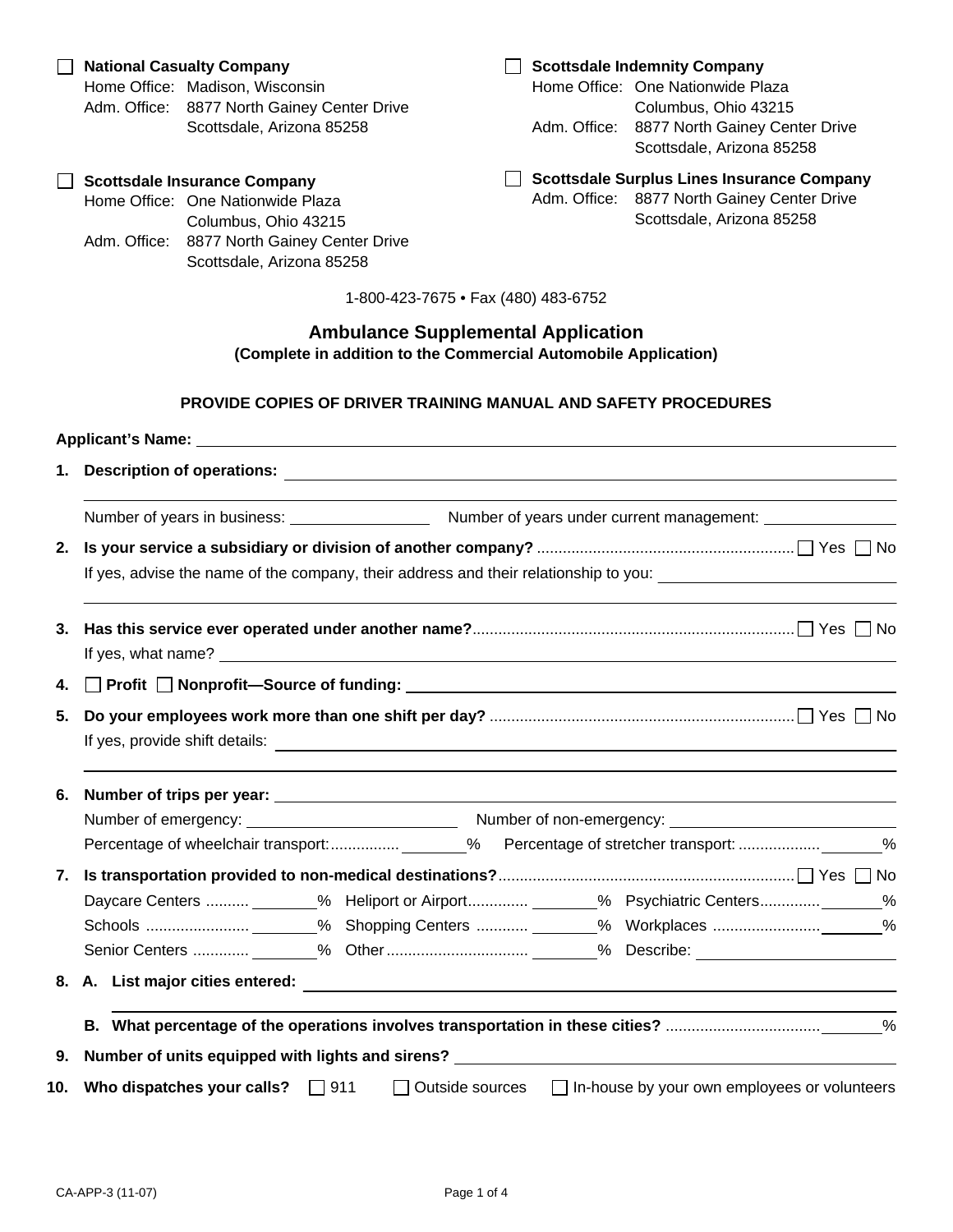| If yes, provide details: |  |
|--------------------------|--|

**12. Indicate level of training and number of individuals who drive and/or provide client care** (full-time, part-time or volunteer):

|                                                                                                                          | <b>EMT BASIC</b>                                                                  | <b>EMT</b>                                                                                                                                                                                                                             | <b>EMT</b>                           | <b>OTHER</b>  | <b>NO</b>                           |  |  |
|--------------------------------------------------------------------------------------------------------------------------|-----------------------------------------------------------------------------------|----------------------------------------------------------------------------------------------------------------------------------------------------------------------------------------------------------------------------------------|--------------------------------------|---------------|-------------------------------------|--|--|
|                                                                                                                          |                                                                                   | <b>ADVANCED</b>                                                                                                                                                                                                                        | <b>PARAMEDIC</b>                     |               | <b>CERTIFICATION</b>                |  |  |
| <b>NUMBER OF</b><br><b>EMPLOYEES</b>                                                                                     |                                                                                   |                                                                                                                                                                                                                                        |                                      |               |                                     |  |  |
| <b>NUMBER OF</b><br><b>VOLUNTEERS</b>                                                                                    |                                                                                   |                                                                                                                                                                                                                                        |                                      |               |                                     |  |  |
|                                                                                                                          |                                                                                   |                                                                                                                                                                                                                                        |                                      |               |                                     |  |  |
|                                                                                                                          | Identify the types of special driver training programs that your drivers receive: |                                                                                                                                                                                                                                        |                                      |               |                                     |  |  |
| General driver orientation                                                                                               |                                                                                   | $\Box$ Defensive driving                                                                                                                                                                                                               |                                      |               | Primary first aid                   |  |  |
| Advanced first aid                                                                                                       |                                                                                   | $\Box$ CPR                                                                                                                                                                                                                             |                                      |               | Passenger assistance training       |  |  |
| Human relations skills                                                                                                   |                                                                                   |                                                                                                                                                                                                                                        | $\Box$ Nonmedical emergency training |               | $\Box$ Emergency vehicle evacuation |  |  |
|                                                                                                                          | Emergency vehicle operators course (EVOC)                                         |                                                                                                                                                                                                                                        |                                      |               |                                     |  |  |
| Do you:                                                                                                                  |                                                                                   |                                                                                                                                                                                                                                        |                                      |               |                                     |  |  |
|                                                                                                                          |                                                                                   |                                                                                                                                                                                                                                        |                                      |               |                                     |  |  |
|                                                                                                                          |                                                                                   |                                                                                                                                                                                                                                        |                                      |               |                                     |  |  |
|                                                                                                                          |                                                                                   |                                                                                                                                                                                                                                        |                                      |               |                                     |  |  |
|                                                                                                                          |                                                                                   | How many vehicles are equipped with the following wheelchair tie-down mechanism?                                                                                                                                                       |                                      |               |                                     |  |  |
|                                                                                                                          |                                                                                   |                                                                                                                                                                                                                                        |                                      |               |                                     |  |  |
| Are any vehicles not equipped with both lap belts and shoulder harnesses for the passengers? $\Box$ Yes $\Box$ No<br>16. |                                                                                   |                                                                                                                                                                                                                                        |                                      |               |                                     |  |  |
| 17.                                                                                                                      |                                                                                   |                                                                                                                                                                                                                                        |                                      |               |                                     |  |  |
|                                                                                                                          |                                                                                   |                                                                                                                                                                                                                                        |                                      |               |                                     |  |  |
|                                                                                                                          |                                                                                   |                                                                                                                                                                                                                                        |                                      |               |                                     |  |  |
|                                                                                                                          |                                                                                   |                                                                                                                                                                                                                                        |                                      |               |                                     |  |  |
|                                                                                                                          |                                                                                   |                                                                                                                                                                                                                                        |                                      |               |                                     |  |  |
|                                                                                                                          |                                                                                   | Describe vehicle maintenance program:<br><u> and a contract of the contract of the contract of the contract of the contract of the contract of the contract of the contract of the contract of the contract of the contract of the</u> |                                      |               |                                     |  |  |
|                                                                                                                          |                                                                                   |                                                                                                                                                                                                                                        |                                      |               |                                     |  |  |
| $\Box$ Yes $\Box$ No<br>20.                                                                                              |                                                                                   |                                                                                                                                                                                                                                        |                                      |               |                                     |  |  |
|                                                                                                                          |                                                                                   |                                                                                                                                                                                                                                        |                                      |               | <b>Is Loading</b>                   |  |  |
|                                                                                                                          |                                                                                   |                                                                                                                                                                                                                                        |                                      |               |                                     |  |  |
| <b>Policy Number</b>                                                                                                     |                                                                                   | <b>Carrier</b>                                                                                                                                                                                                                         | <b>Limits</b>                        | <b>Term</b>   | & Unloading                         |  |  |
|                                                                                                                          |                                                                                   |                                                                                                                                                                                                                                        |                                      |               | Included?<br>Yes<br>No              |  |  |
|                                                                                                                          |                                                                                   |                                                                                                                                                                                                                                        |                                      |               |                                     |  |  |
| <b>Policy Number</b>                                                                                                     |                                                                                   | <b>Carrier</b>                                                                                                                                                                                                                         |                                      | <b>Limits</b> | $\Box$ Yes $\Box$ No<br><b>Term</b> |  |  |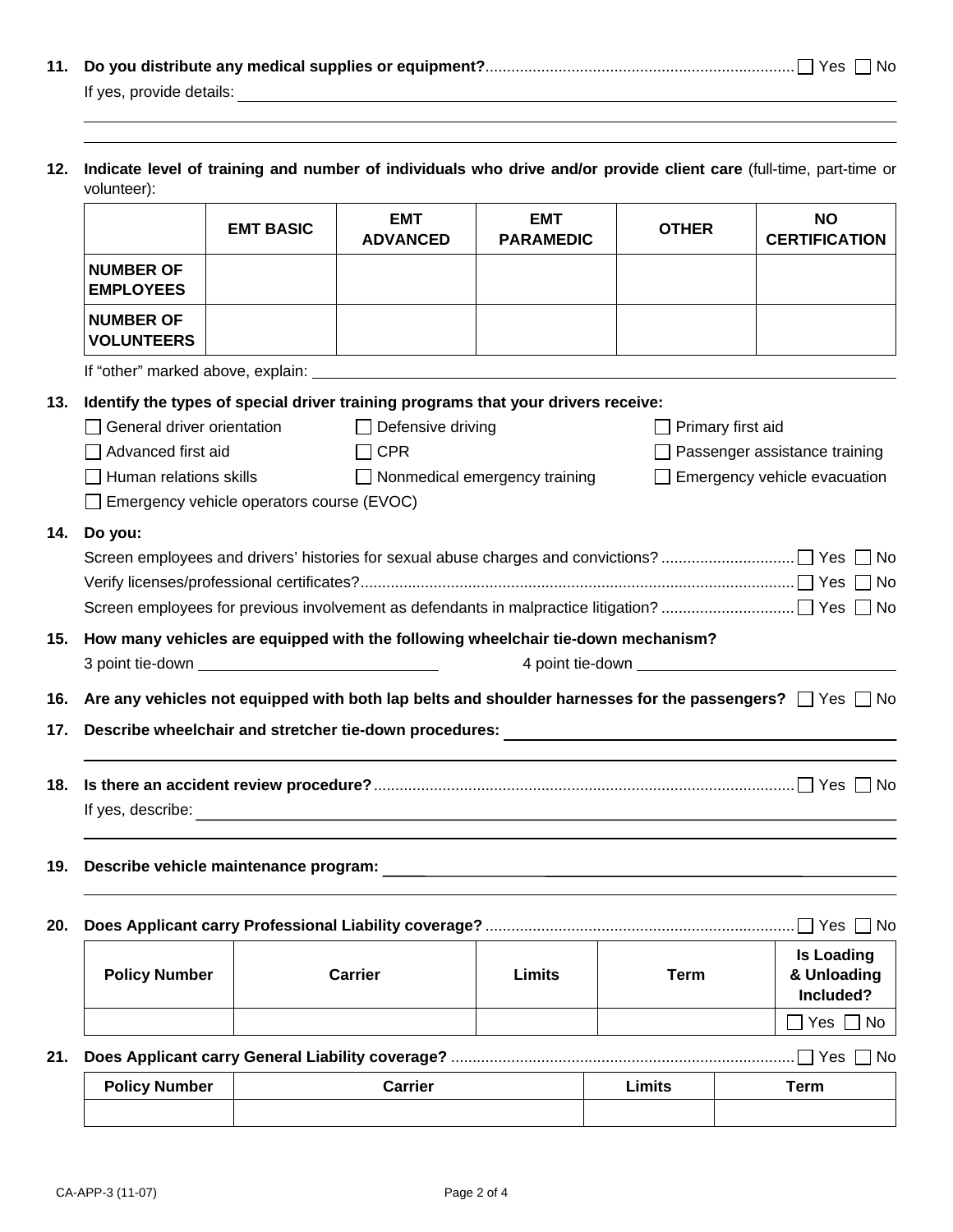|     | If no, explain: <u>example and the set of the set of the set of the set of the set of the set of the set of the set of the set of the set of the set of the set of the set of the set of the set of the set of the set of the se</u> |  |  |  |
|-----|--------------------------------------------------------------------------------------------------------------------------------------------------------------------------------------------------------------------------------------|--|--|--|
|     |                                                                                                                                                                                                                                      |  |  |  |
|     | Give details: <u>Contract of the Contract of the Contract of the Contract of the Contract of the Contract of the Contract of the Contract of the Contract of the Contract of the Contract of the Contract of the Contract of the</u> |  |  |  |
| 23. |                                                                                                                                                                                                                                      |  |  |  |
|     |                                                                                                                                                                                                                                      |  |  |  |
|     |                                                                                                                                                                                                                                      |  |  |  |
|     |                                                                                                                                                                                                                                      |  |  |  |
|     |                                                                                                                                                                                                                                      |  |  |  |
| 25. |                                                                                                                                                                                                                                      |  |  |  |
|     |                                                                                                                                                                                                                                      |  |  |  |
|     |                                                                                                                                                                                                                                      |  |  |  |
|     |                                                                                                                                                                                                                                      |  |  |  |

This application does not bind YOU or US to complete the insurance, but it is agreed that the information contained herein shall be the basis of the contract should a policy be issued.

#### **FRAUD WARNING:**

Any person who knowingly and with intent to defraud any insurance company or other person files an application for insurance or statement of claim containing any materially false information or conceals for the purpose of misleading, information concerning any fact material thereto commits a fraudulent insurance act, which is a crime and subjects such person to criminal and civil penalties.

#### **FRAUD WARNING (APPLICABLE IN FLORIDA):**

Any person who knowingly and with intent to injure, defraud, or deceive any insurer files a statement of claim or an application containing any false, incomplete, or misleading information is guilty of a felony of the third degree.

#### **FRAUD WARNING (APPLICABLE IN MAINE):**

It is a crime to knowingly provide false, incomplete or misleading information to an insurance company for the purpose of defrauding the company. Penalties may include imprisonment, fines or a denial of insurance benefits.

## **FRAUD WARNING (APPLICABLE IN TENNESSEE AND WASHINGTON):**

It is a crime to knowingly provide false, incomplete, or misleading information to an insurance company for the purpose of defrauding the company. Penalties include imprisonment, fines, and denial of insurance benefits.